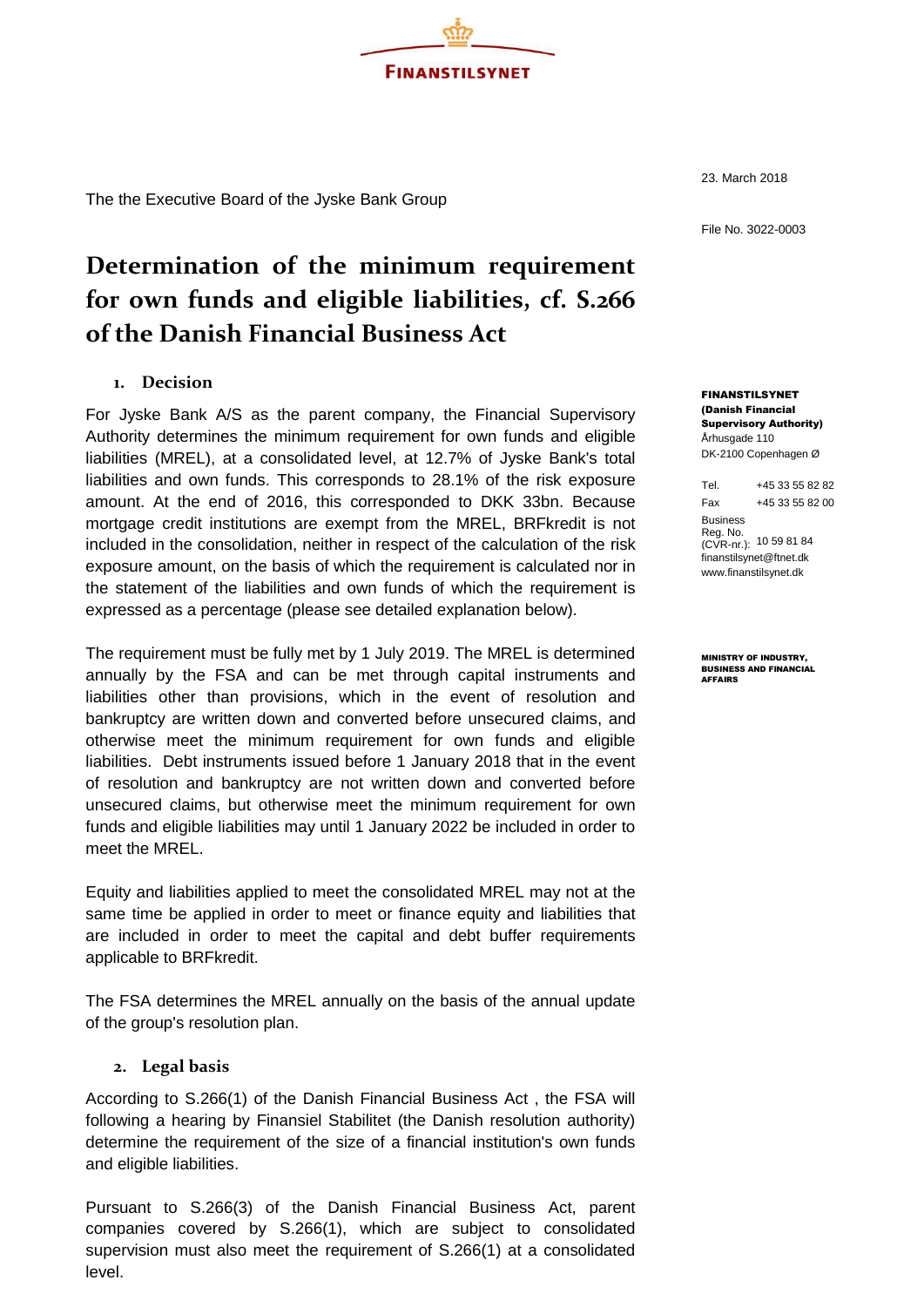Pursuant to S.268(1) of the Danish Financial Business Act, the requirements according to S.266(1) and (3) are determined on the basis of a specific assessment of the following criteria:

- 1) The group can be resolved through the use of resolution tools.
- 2) If bail-in is applied, the group has sufficient own funds and eligible liabilities to ensure that the losses can be absorbed and the group's Common Equity Tier 1 capital can be restored to a level at which the undertaking can continue to meet the requirements for a licence, and to sustain sufficient market confidence.
- 3) The group has sufficient own funds and eligible liabilities to ensure that, if certain categories of own funds and eligible liabilities are excluded from bail-in, the losses can be absorbed and an undertaking's Common Equity Tier 1 capital can be restored to a level at which the undertaking can continue to meet the requirements for a licence.
- 4) The group's size, business model, funding model and risk profile
- 5) The extent to which the depositor and investor guarantee scheme can help to finance the resolution in accordance with S.2a of the Act on a Depositor and Investor Guarantee Scheme (lov om en indskyder- og investorgarantiordning).
- 6) To which extent the group is in distress, has a negative effect on financial stability, including spillover effects on other financial services companies/groups.

The Commission Delegated Regulation (EU)  $2016/1450<sup>1</sup>$  (the regulation), which specifies the criteria relating to the method applied when determining the minimum requirement of own funds and eligible liabilities, further specifies the criteria stated in S.268(1) of the Danish Financial Business Act.

The regulation states that the requirement must be met as a percentage of the company's total liabilities and own funds, cf. Art.7(2) (see also S.266(1), second sentence in the Danish Financial Business Act.

According to the regulation, the minimum requirement for own funds and eligible liabilities consists of a loss absorption amount, cf. Art.1, and a recapitalisation amount, cf. Art.2 with the necessary adjustments as appear from Art. 3-6, cf. Art.7(1).

The loss absorption amount is generally determined according to the company's solvency requirement plus the combined capital buffer requirement, cf. Art.1(4).

<sup>1</sup>The Commission Delegated Regulation (EU) 2016/1450 of 23 May 2016 on supplementary rules on the European Parliament's and the Councils regulation 2014/59/EU on regulatory technical standards specifying the criteria applicable to the method of determining the minimum requirements of own funds and eligible liabilities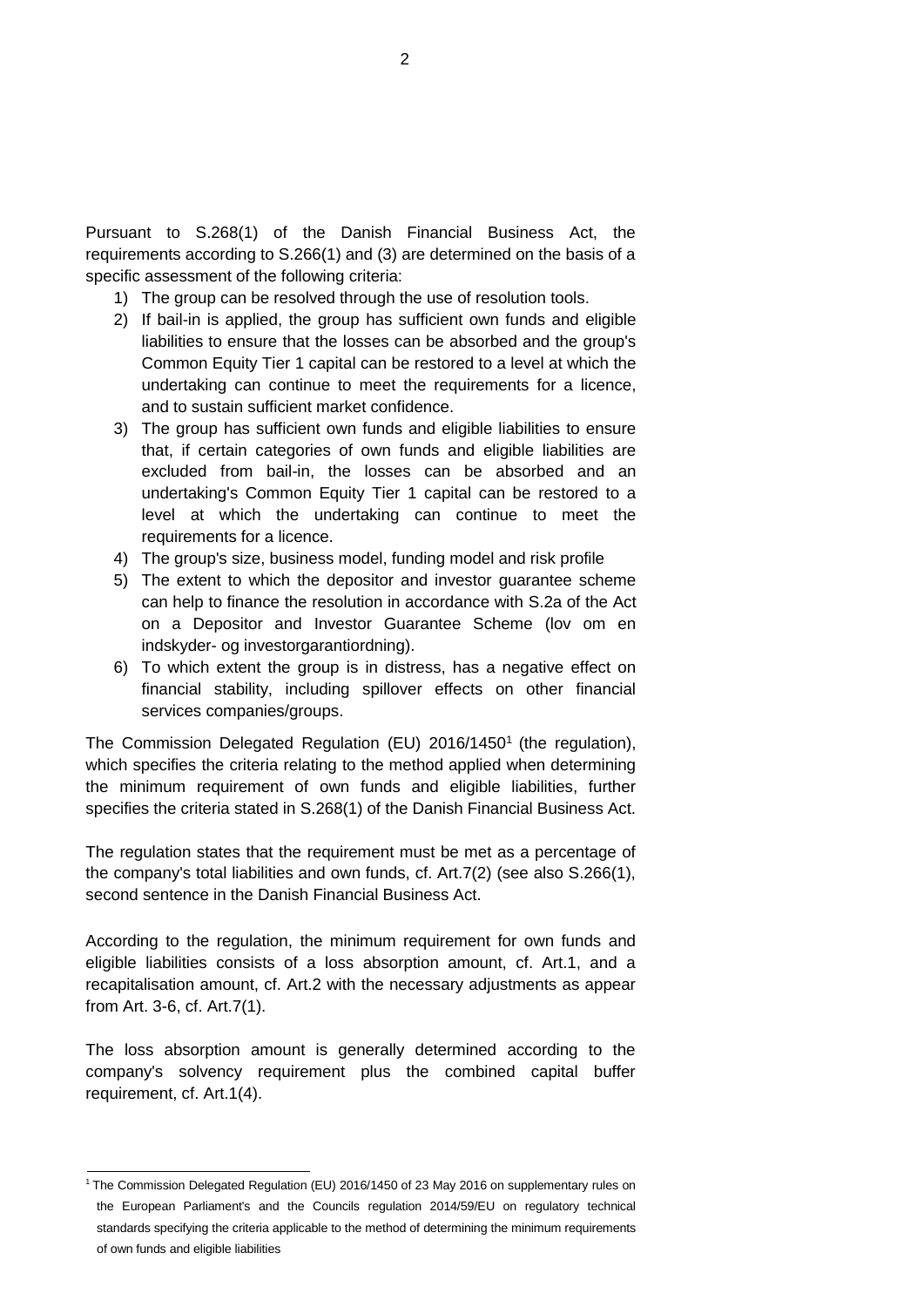The recapitalisation amount is determined on the basis of the expected resolution strategy identifed in the institution's resolution plan. The recapitalisation amount is generally determined at 0 if the resolution strategy is bankruptcy, cf. Art. 2(2). If the resolution strategy is not bankruptcy, the recapitalisation amount is generally determined at the solvency requirement plus capital buffers, cf. Art.2(5)(7) and (8).

The FSA may decide to adjust the loss absorption and the recapitalisation amount upwards as well as downwards, crf. Art.1(5) and Art.2(3) and (9). Moreover, the FSA may make adjustments according to Art. 3-6 of the regulation.

If follows from Art.8(1) of the regulation that the FSA may determine an appropriate transitional period to reach the final MREL. The transition period must be as short as possible. According to Art.8(2), the FSA must determine a planned MREL for each 12 month period during the transitional period. At the end of the transitional period, the final MREL must be met.

According to S.266(1) of the Danish Financial Business Act, mortgage credit institutions are exempt from MREL, and according to S.125, they must meet a debt buffer requirement.

According to the Danish Act on Restructuring and Resolution of Certain Financial Enterprises, it is a condition for the restructuring or resolution that the interest of the general public necessitates the use of resolution measures, cf. S.4(3)(iii) of the Danish Act on Restructuring and Resolution of Certain Financial Enterprises. Pursuant to S.5 of the Danish Act on Restructuring and Resolution of Certain Financial Enterprises, to secure the interest of the general public, the following resolution objectives are taken into consideration:

> 1. to ensure the continuity of critical functions, the discontinuance of which is likely to lead to the disruption of services that are essential to the real economy or likely to disrupt financial stability;

> 2. to avoid a significant adverse effect on the financial stability, in particular by preventing contagion, including to market infrastructures, and by maintaining market discipline;

> 3. to protect public funds by minimising reliance on extraordinary public financial support;

> 4. to protect depositors and investors covered by the Act on a Depositor and Investor Guarantee Scheme;

5. to protect customer funds and customer assets.

Moreover, it is a condition that the resolution objectives in question cannot be met to the same extent in the event of liquidation or bankruptcy proceedings.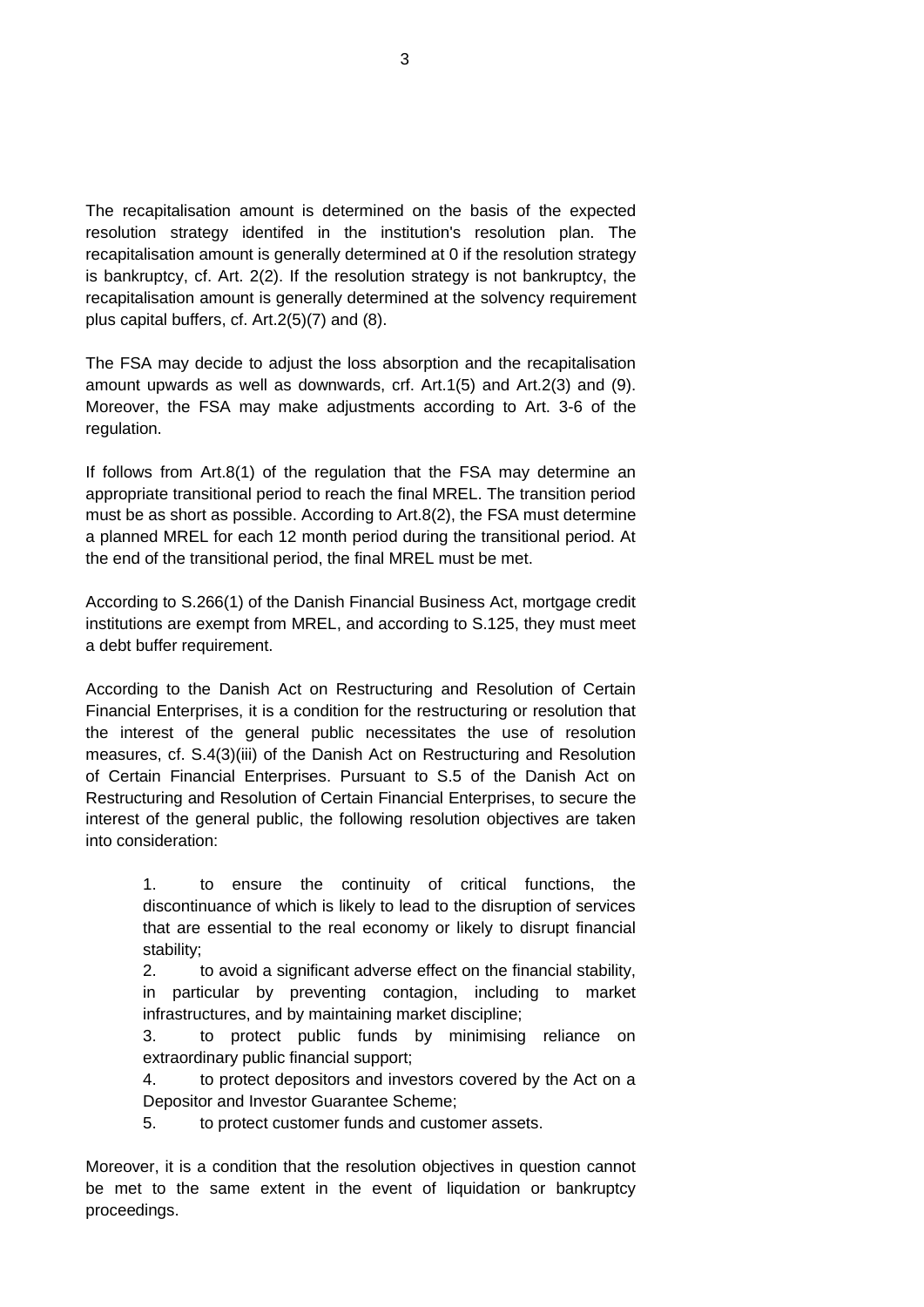#### **3. The assessment of the FSA**

Jyske Bank A/S has been designated a SIFI in Denmark having a high degree of systemic importance and critical functions in both Denmark and Gibraltar that must be continued during a situation of resolution.

Therefore the resolution plan assesses that if it is necessary in the interest of the general public, one or more resolution measures must be initiated if the Jyske Bank Group is in distress, cf. S.4(1)(iii) of the Danish Act on Restructuring and Resolution of Certain Financial Enterprises.

The resolution strategy of the Jyske Bank Group is that of single-point-ofentry, where the group is seen as one unit in the event of resolution. It is assumed that the group should stay in the market and be re-established as a viable enterprise in the event of resolution. This will be ensured through recapitalisation of Jyske Bank A/S at consolidated level through write-downs and refinancing.

The minimum requirement for own funds and eligible liabilities consists of a loss absorption amount and a recapitalisation amount. For Jyske Bank A/S, the loss absorption amount is determined at the group's solvency requirement plus the combined capital buffer requirement. The recapitalisation amount is determined, on the basis of the expected resolution strategy, at the solvency requirement plus the combined capital buffer requirement.

Due to the fact that the Jyske Bank Group is basically to be re-established as a viable entity by Finansiel Stabilitet (the Danish resolution authority), the MREL will therefore be twice the solvency requirement plus twice the combined capital buffer requirement.

On the basis of the above, the FSA assess that on the basis of data reported at the end of 2016 the MREL is to be determined so it corresponds to 28.1% of the risk-weighed exposures.

As mortgage credit institutions are exempt from the MREL, BRFkredit is not included in the consolidation on the basis of which the consolidated MREL for Jyske Bank A/S is determined. Hence the MREL is calculated at 28.1% of the risk exposure amount for Jyske Bank A/S at consolidated level exclusive of BRFkredit. Based on data at the end of 2016 and with capital buffers and debt buffers phased in at their level on 1 July 2019, the risk exposure amount (REA) comes to DKK 118bn. Below this calculation is specified in detail.

|                                 | <b>REA, DKKbn</b> |
|---------------------------------|-------------------|
| Total group, REA                | 182               |
| BRF contribution to REA         | -66               |
| Jyske Bank A/S exposure to BRF: |                   |
| Guarantees from A/S to BRF      | 4 (               |